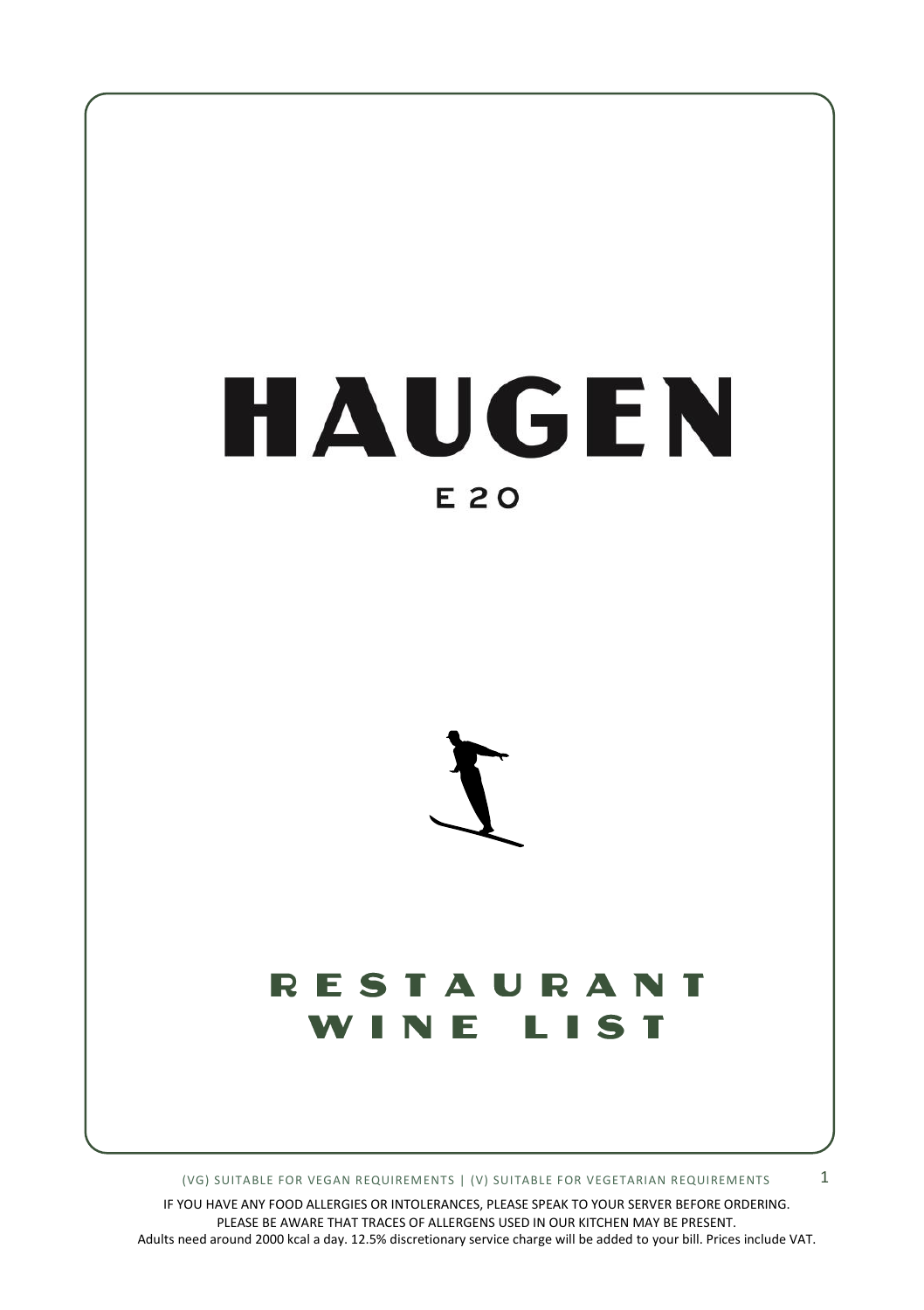## BY THE GLASS CHAMPAGNE & SPARKLING

1 2 5 M L 7 5 0 M L

| NV | Sekt 'Patrizier Haus', M-F Richter<br>(Germany, Crisp & Fruity) | £8   | £45             |
|----|-----------------------------------------------------------------|------|-----------------|
| NV | Nyetimber<br>(U.K., Structured & Refreshing)                    | £12. | 70 <sup>/</sup> |
| NV | Taittinger Brut<br>(France, Champagne, Nutty & Yeasty)          | f15  | £86             |
| NV | Taittinger Rosé<br>(France, Champagne, Elegant & Structured)    | £18  | ₽Ч4             |

## BY THE GLASS ROSÉ WINE

|      |                                                                                 | 175ML | 750ML |
|------|---------------------------------------------------------------------------------|-------|-------|
| 2020 | Château L'Ermitage Rosé 'Auzan'<br>(France, Costieres de Nimes, Light & Fruity) | £9    | £36   |
| 2020 | Maison Mirabeau, 'Azure'<br>(France, Provance, Crisp & Elegant)                 | £12   | £48   |
|      |                                                                                 |       |       |

(VG) SUITABLE FOR VEGAN REQUIREMENTS | (V) SUITABLE FOR VEGETARIAN REQUIREMENTS 2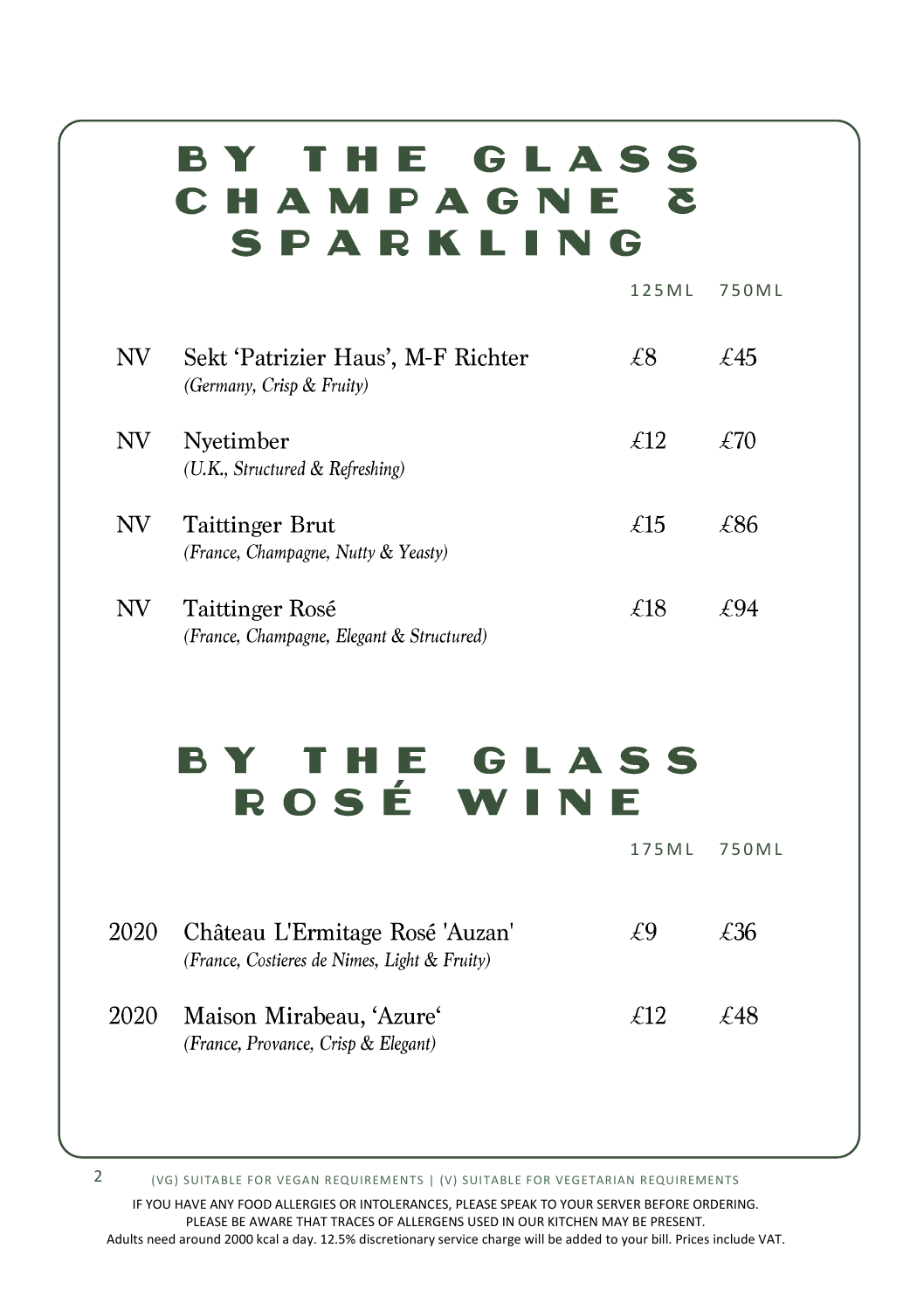## BY THE GLASS WHITE WINE

175 M L 750 M L

| 2020 | Bombo Legüero Blanco<br>(Argentina, Mendoza, Dry & Refreshing)         | £6.5 | £24  |
|------|------------------------------------------------------------------------|------|------|
| 2019 | Sylvaner, Cave de Turckheim<br>(France, Alsace, Dry & Aromatic)        | £8   | £32  |
| 2020 | Riesling, Bischöfliche, W. Trier<br>(Germany, Mosel, Dry & Fruity)     | £9   | £36  |
| 2020 | Ribolla Gialla, Vidussi<br>(Italy, Trentino, Dry & Mineral)            | £10  | £40  |
| 2019 | Sauvignon Blanc, 'Satyr'<br>(New Zealand, Marlborough, Dry & Tropical) | f11  | f 44 |

(VG) SUITABLE FOR VEGAN REQUIREMENTS | (V) SUITABLE FOR VEGETARIAN REQUIREMENTS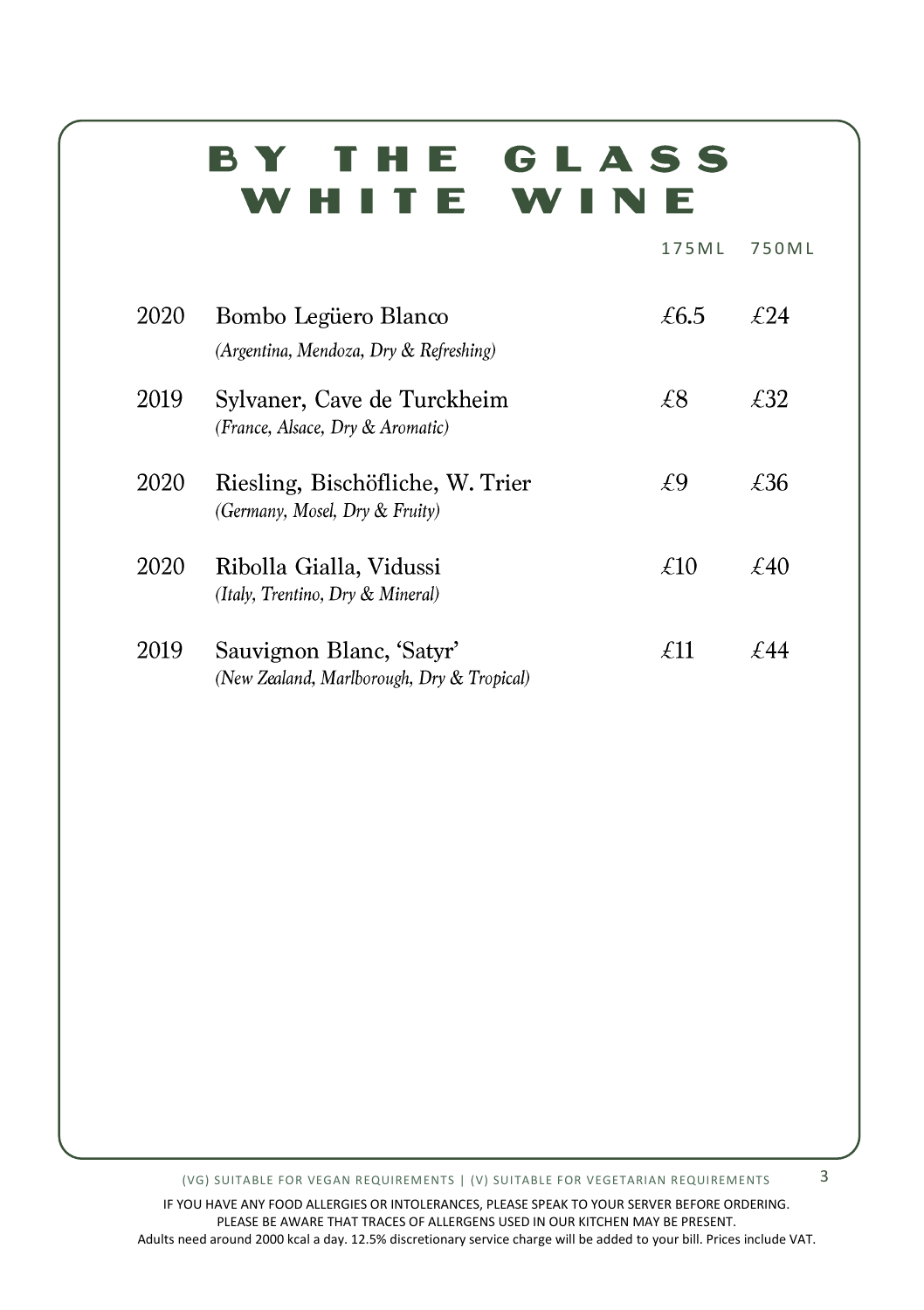## BY THE GLASS RED WINE

|      |                                                                          | 175ML | 750 M L |
|------|--------------------------------------------------------------------------|-------|---------|
| 2020 | Bombo Legüero Tinto<br>(Argentina, Mendoza, Fruity & Smooth)             | £6.5  | £24     |
| 2019 | Lagrein, Bottega Vinai<br>(Italy, Trentino, Classic & Savoury)           | £8    | £32     |
| 2020 | Pinot Noir, Cave de Turckheim<br>(France, Alsace, Biologic & Biodynamic) | £9    | £36     |
| 2020 | Blaufränkisch, H.Shröck<br>(Austria, Burgerland, Rich & Spicy)           | £10   | £40     |
| 2019 | Merlot, San Simone<br>(Italy, Friuli, Rich & Floral)                     | £11   |         |

4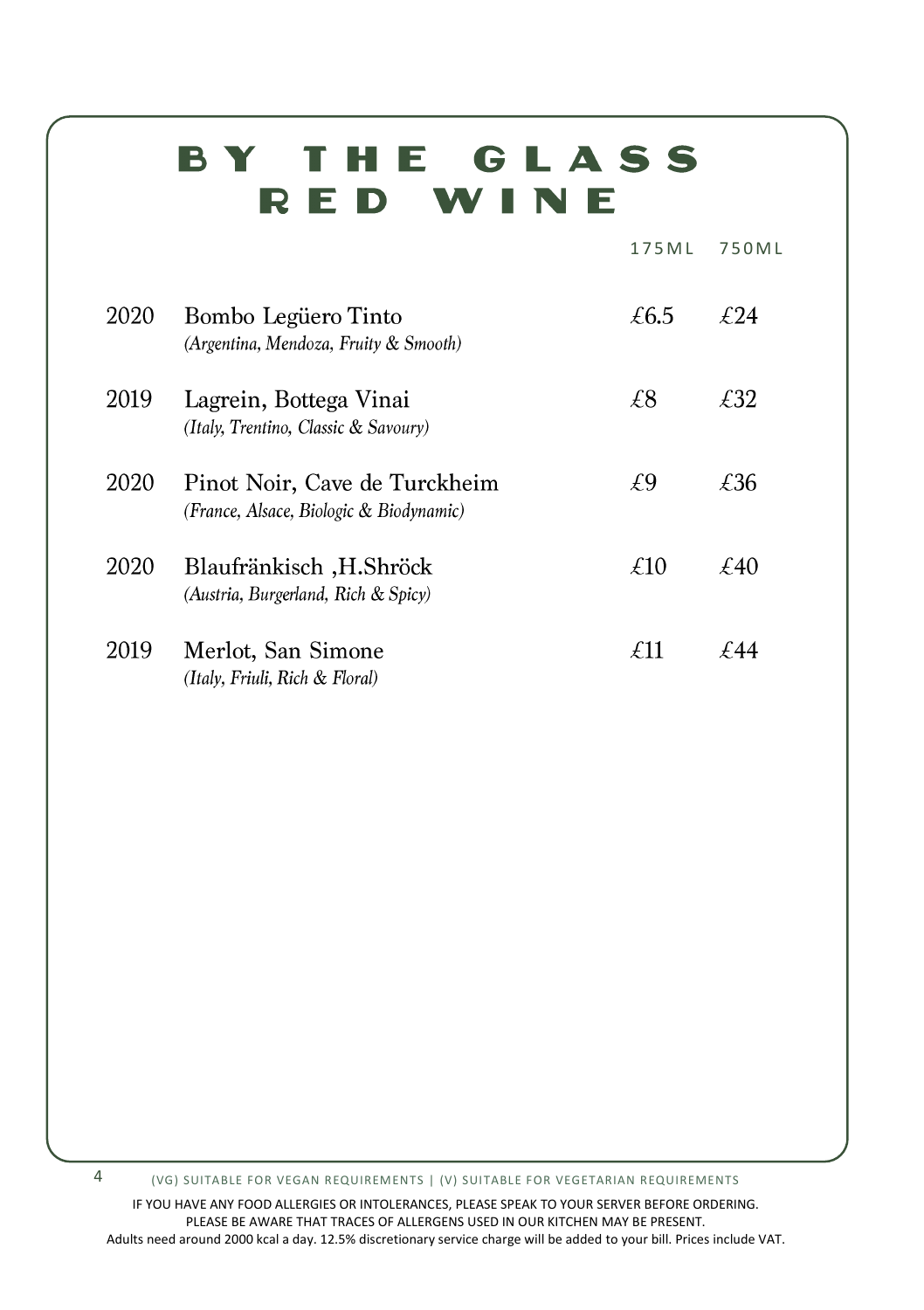### BY THE GLASS SWEET & **FORTIFIED WI** NE

| 2017             | Riesling Spätlese, Kloster Eberbach<br>(Germany, Rheingau, Apple, Lemon & Stone Fruits) | £9  | £64 |
|------------------|-----------------------------------------------------------------------------------------|-----|-----|
| 2016             | Graham's, LBV Port<br>(Portugal, Duoro Valley, Cherry, Caramel & Dried Fruits)          | £8  |     |
| 10 <sub>yo</sub> | Graham's Tawny Port<br>(Portugal, Duoro Valley, Almond & Hazelnuts)                     | ΨQ  | £58 |
| 30 <sub>VO</sub> | Graham's Tawny Port<br>(Portugal, Duoro Valley, Nuts, Dried Fruits & Toffee)            | £17 |     |





#### (VG) SUITABLE FOR VEGAN REQUIREMENTS | (V) SUITABLE FOR VEGETARIAN REQUIREMENTS

IF YOU HAVE ANY FOOD ALLERGIES OR INTOLERANCES, PLEASE SPEAK TO YOUR SERVER BEFORE ORDERING. PLEASE BE AWARE THAT TRACES OF ALLERGENS USED IN OUR KITCHEN MAY BE PRESENT. Adults need around 2000 kcal a day. 12.5% discretionary service charge will be added to your bill. Prices include VAT.

1 0 0M L 7 5 0 M L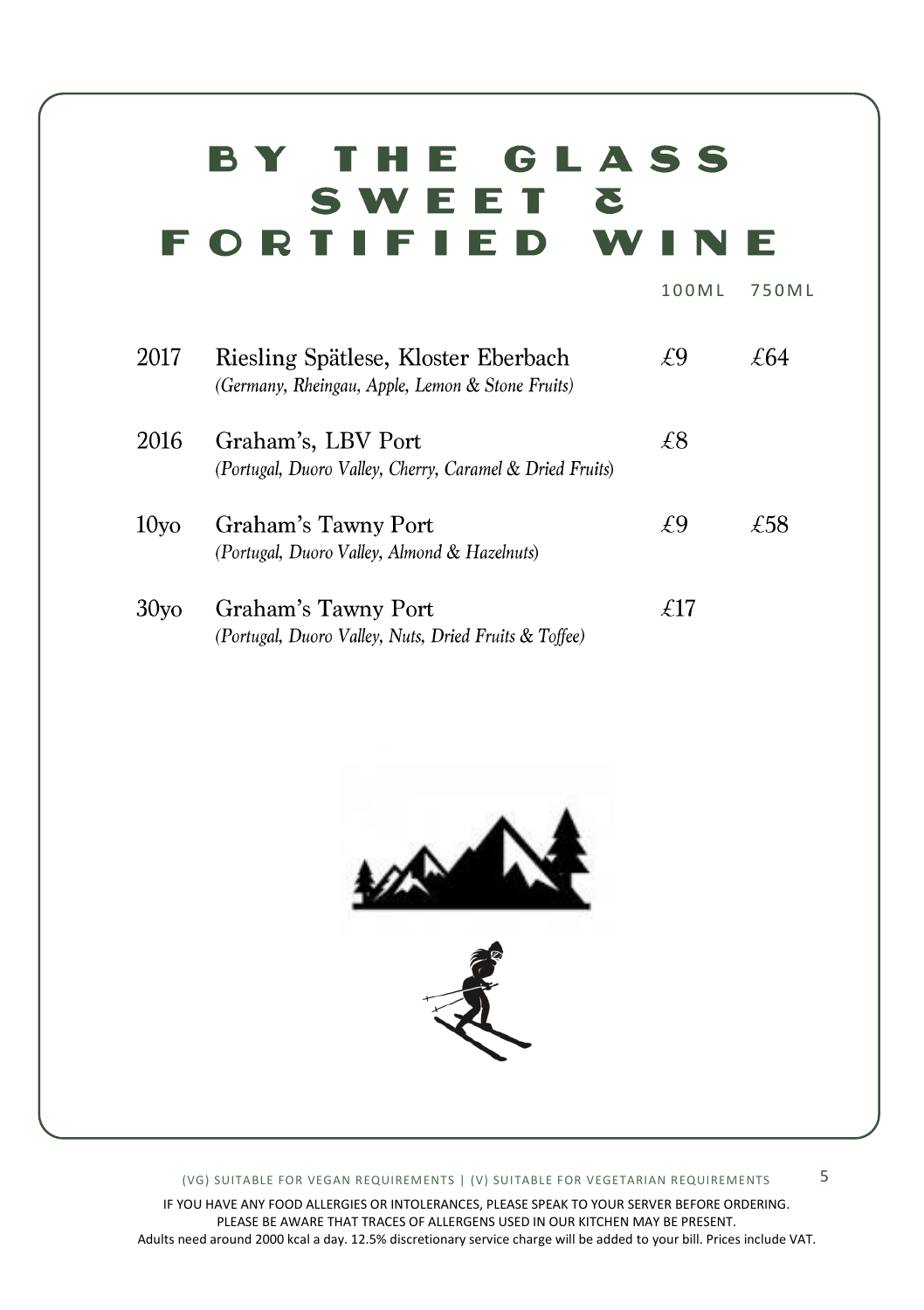# CHAMPAGNE **& SPARKLING**

7 5 0 M L

| NV   | Prosecco Le Dolci Colline Rose                               | £43  |
|------|--------------------------------------------------------------|------|
| NV   | Sekt 'Patrizier Haus', M-F Richter                           | £45  |
| NV   | Crémant de Savoie                                            | £50  |
| NV   | Nyetimber                                                    | £70  |
| NV   | <b>Taittinger Brut</b>                                       | £86  |
| NV   | Taittinger 'Nocturne'                                        | £76  |
| NV   | Ruinart Blanc de Blancs                                      | £119 |
|      | TA G<br>E<br>N<br>G<br>Е<br>ы<br>A<br>M<br>P<br>A<br>C       |      |
| 2011 | Taittinger 'Comtes de Champagne'                             | £195 |
| 2012 | Dom Pérignon                                                 | £210 |
|      | <b>OSÉ</b><br>R<br>C<br>Н<br>$\blacktriangle$<br>G<br>P<br>E |      |
| NV   | Taittinger Rosé                                              | £94  |
| NV   | Laurent Perrier Rosé                                         | £105 |
|      | F<br>G<br>Е<br>Δ                                             |      |
| NV   | Krug Grande Cuvée                                            | £255 |
| NV   | Armand de Brignac 'Ace of Spades Gold'                       | £380 |
| 2013 | Louis Roederer 'Cristal'                                     | £315 |
| NV   | Armand de Brignac 'Ace of Spades Rosé'                       | £635 |
| 2006 | Dom Perignon Rosé                                            | £480 |

(VG) SUITABLE FOR VEGAN REQUIREMENTS | (V) SUITABLE FOR VEGETARIAN REQUIREMENTS 6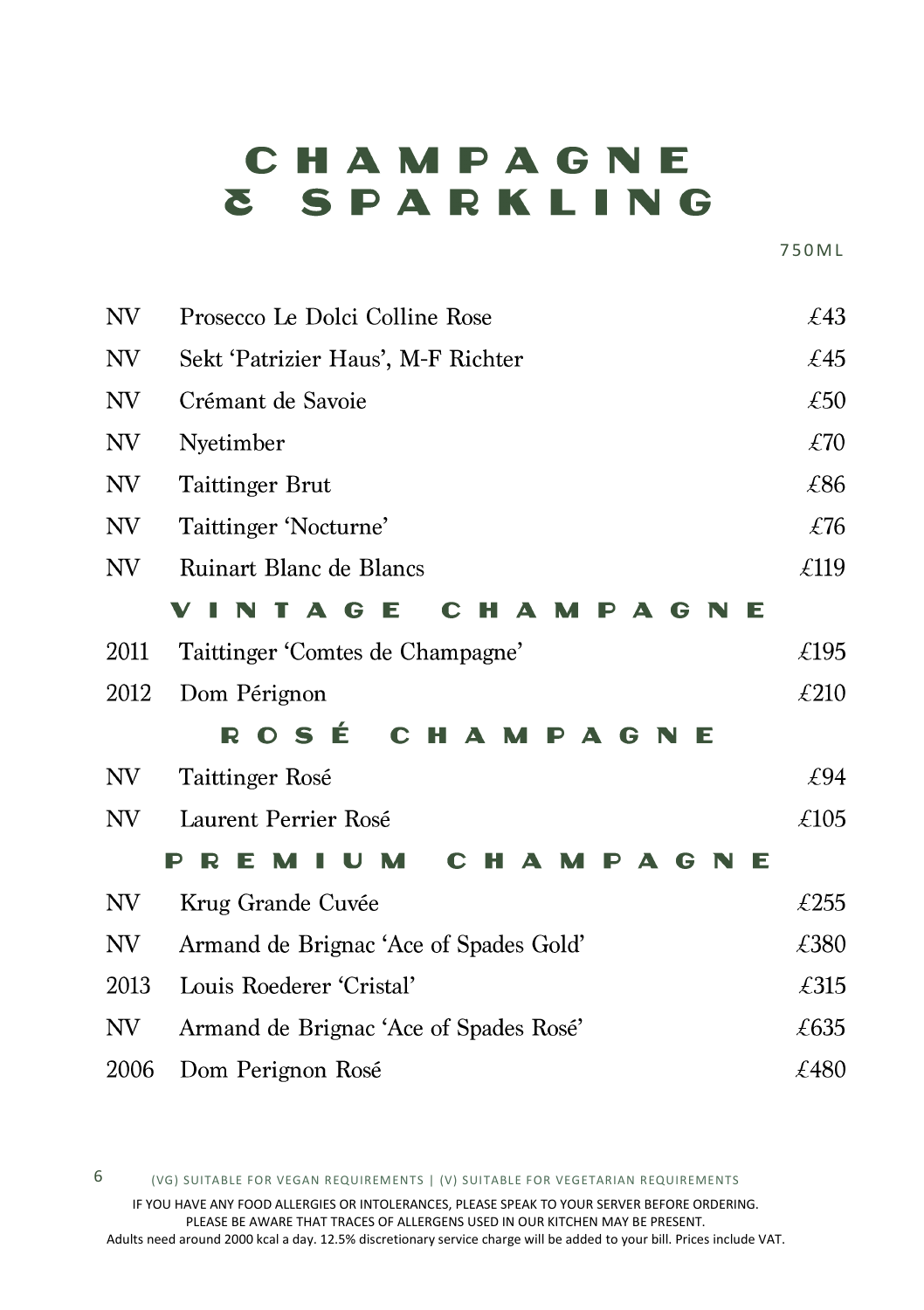## LARGER CONTENTS

1 500M L

#### WHITE WINE

2018 Riesling Kabinett 'Graacher Himmelreich' W. Schaefer  $\angle$  £130

#### RED WINE

2015 Château Cantemerle, 5e Cru Classé, Haut-Médoc, Bordeaux £160

# ROSÉ WINES

7 5 0 M L

7

| 2020 | 'Rosa del Rosa', Proprietà Sperino Italy           | £40 |
|------|----------------------------------------------------|-----|
| 2020 | Azure, Maison Mirabeau an Provence, France         | £48 |
| 2020 | Château L'Ermitage d'Auzan, Cotieres Nîmes, France | £36 |

(VG) SUITABLE FOR VEGAN REQUIREMENTS | (V) SUITABLE FOR VEGETARIAN REQUIREMENTS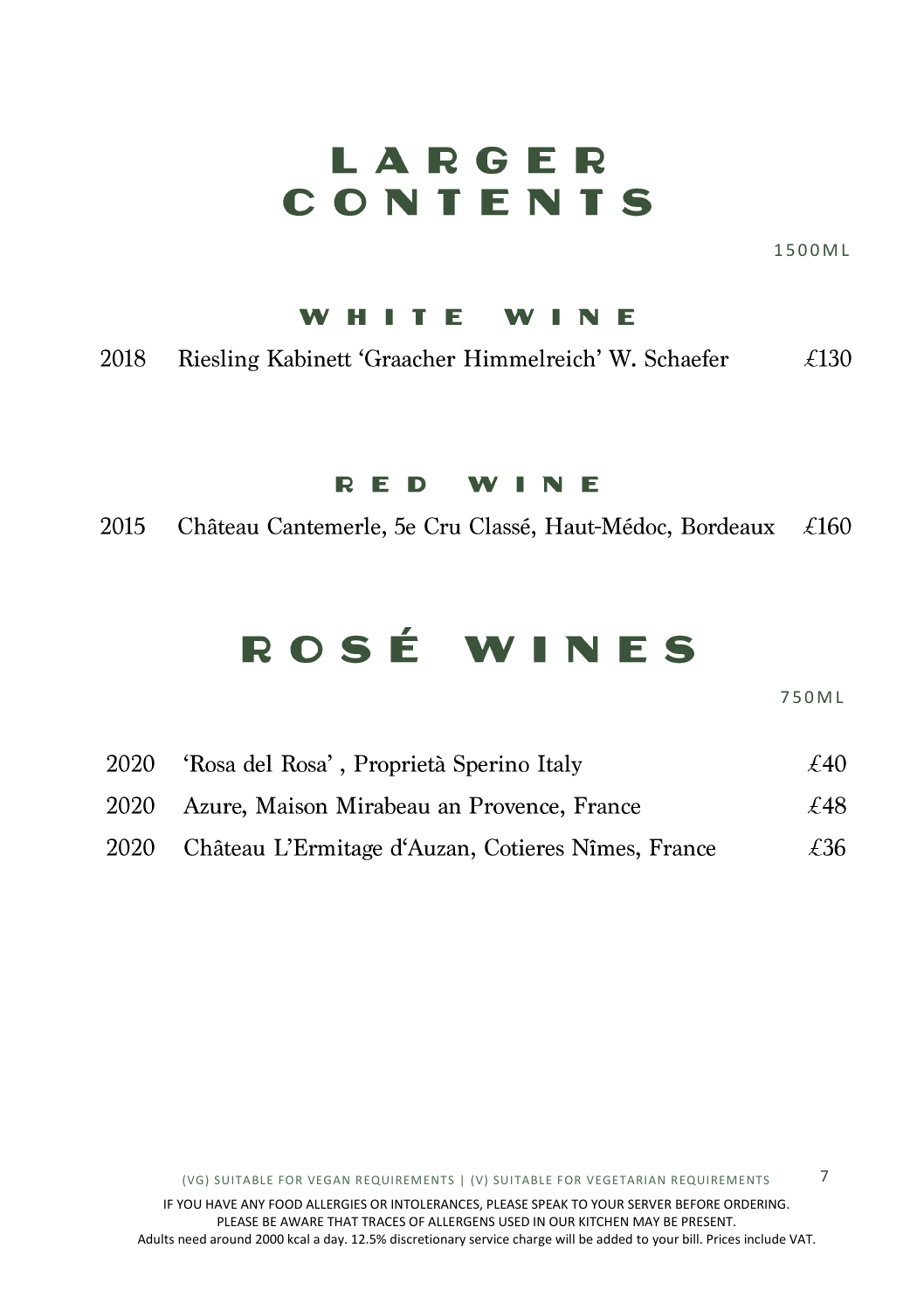### WHITE WINES

7 5 0 M L

#### **FRANCE**

| 2016 | Gewurztraminer 'Brand' Grand Cru,          | Alsace | £56. |
|------|--------------------------------------------|--------|------|
|      | 2018 Chardonnay 'Le Grapiot Sans Sulfites' | Jura   | £49  |
| 2019 | Chignin Bergeron, Dom. J. Perrier          | Savoie | £56  |

#### SWITZERLAND

|      | 2020 Chasselas, 'Fendant Les Terrasses' | <b>Valais</b> | £52 |
|------|-----------------------------------------|---------------|-----|
| 2018 | Rauschling, Bechtel Weine               | Zurich        | £69 |

#### GERMANY

| 2019 | Weissburguber, Jechtinger, W.Bercher    | Baden    | £49  |
|------|-----------------------------------------|----------|------|
| 2019 | Riesling 'Crescentia', Kloster Eberbach | Rheingau | £52  |
| 2017 | Riesling 'Bechtheimer', Dreissigacker   | Rheingau | £60. |

#### **AUSTRIA**

|      | 2020 Riesling, Loimer                 | Kamptal           | $\mathcal{L}41$ |
|------|---------------------------------------|-------------------|-----------------|
| 2018 | Furmint, Heidi Schröck                | <b>Burgerland</b> | £49             |
| 2019 | Sauvignon Blanc 'Gamlitz', Sattlerhof | Burgerland        | £59             |

(VG) SUITABLE FOR VEGAN REQUIREMENTS | (V) SUITABLE FOR VEGETARIAN REQUIREMENTS 8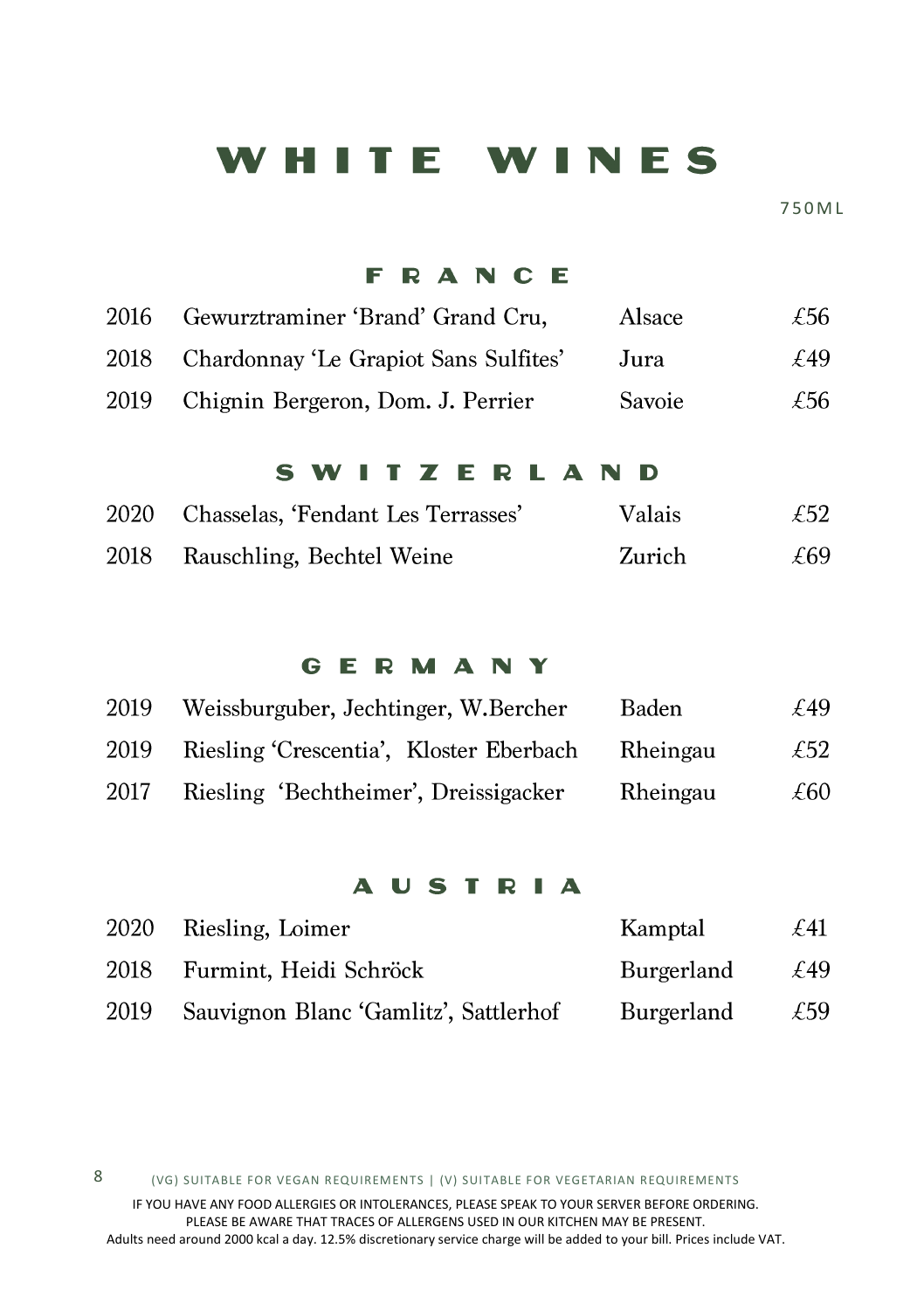### WHITE WINES

### **ITALY**

| 2019 | Ribolla gialla, Vidussi             | Trentino    | £40             |
|------|-------------------------------------|-------------|-----------------|
| 2019 | Soave Classico 'La Rocca', Pieropan | Veneto      | $\mathcal{L}72$ |
|      | <b>OMANI</b><br>A<br>R              |             |                 |
| 2018 | Feteasca Regala, Solevari Reserve   | Timisu      | £28             |
|      | REECE<br>G -                        |             |                 |
| 2020 | Assyrtiko, Ktima Kir-Yianni         | Macedonia   | £38             |
|      | ZEALAND<br>W.                       |             |                 |
| 2021 | Sauvignon Blanc, 'Satyr'            | Marlborough | £44             |
|      | <b>AUSTRALIA</b>                    |             |                 |
| 2018 | Semillon, Keith Tulloch             | Australia   | £39             |
|      | GENTINA<br>R<br>A                   |             |                 |
| 2017 | Chardonnay 'Vista Flores', Cadus    | Argentina   | $\mathcal{L}41$ |
|      |                                     |             |                 |



(VG) SUITABLE FOR VEGAN REQUIREMENTS | (V) SUITABLE FOR VEGETARIAN REQUIREMENTS IF YOU HAVE ANY FOOD ALLERGIES OR INTOLERANCES, PLEASE SPEAK TO YOUR SERVER BEFORE ORDERING. PLEASE BE AWARE THAT TRACES OF ALLERGENS USED IN OUR KITCHEN MAY BE PRESENT. Adults need around 2000 kcal a day. 12.5% discretionary service charge will be added to your bill. Prices include VAT.

9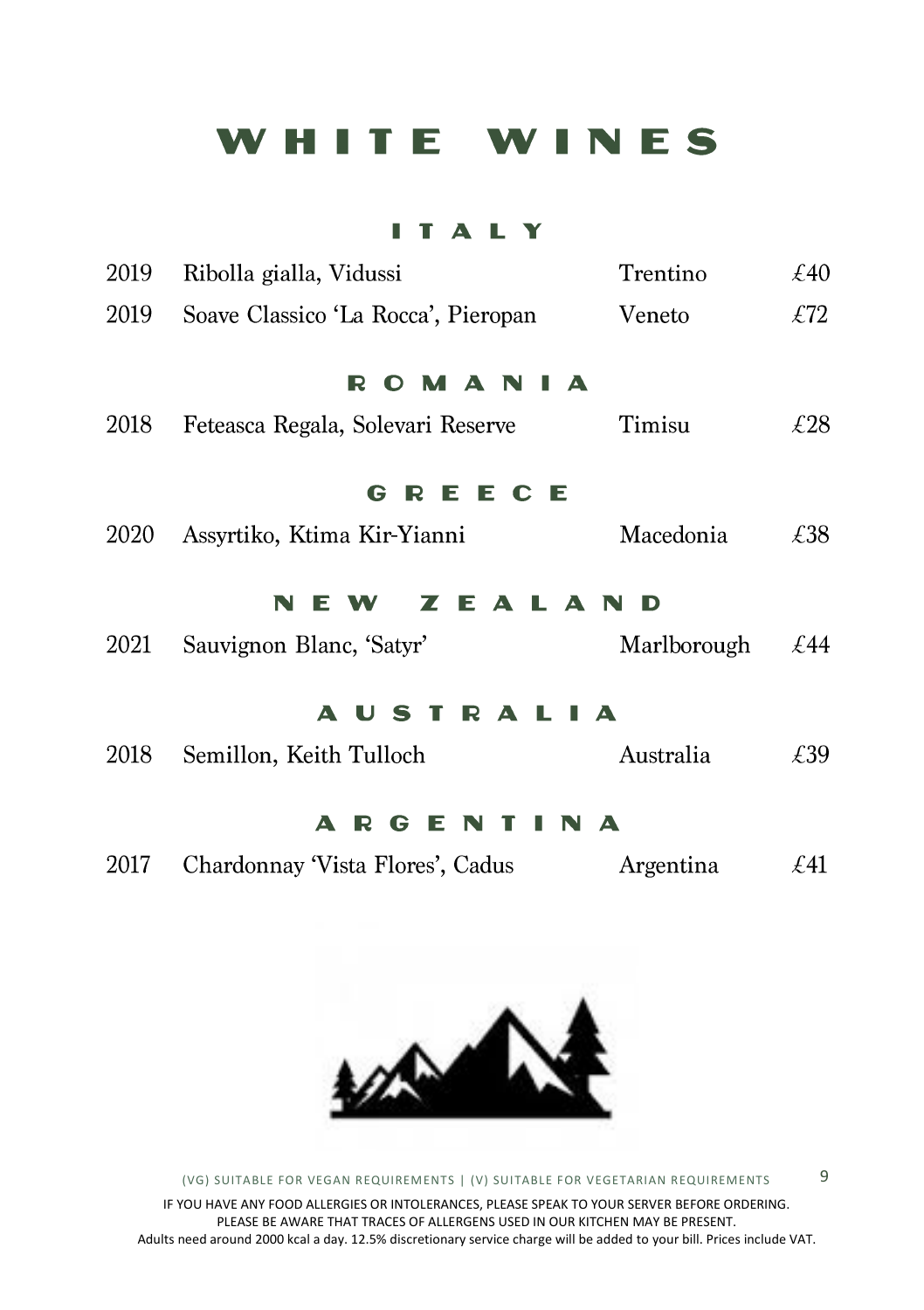### RED WINES

 $750ml$ 

### **FRANCE**

| Pinot Noir, Cave de Turckheim           | Alsace      | £36    |  |  |  |  |  |
|-----------------------------------------|-------------|--------|--|--|--|--|--|
| Château Gros Caillou, St. Emilion       | Bordeaux    | £75    |  |  |  |  |  |
| S                                       | D           |        |  |  |  |  |  |
| Gamaret/Garanoir Expression,            | Vaud        | £46    |  |  |  |  |  |
| M A N Y<br>G<br>F<br>R                  |             |        |  |  |  |  |  |
| Spätburgunder, Weingut Becker           | Pfalz       | £53    |  |  |  |  |  |
| Pinot Noir, Kloster Eberbach Estate     | Rhein       | £59    |  |  |  |  |  |
| A.<br>U<br>S T R<br>A                   |             |        |  |  |  |  |  |
| Blaufränkisch/St. Laurent 'Junge Löwen' | Burgerland  | £46    |  |  |  |  |  |
| Zweigelt, Sepp Moser                    | Burgerland  | £62    |  |  |  |  |  |
| Δ<br>L Y                                |             |        |  |  |  |  |  |
| Barbera d'Alba, Costa Bruna             | Piedmont    | £50    |  |  |  |  |  |
| Nebbiolo, La Spinetta                   | Piedmont    | $E$ 72 |  |  |  |  |  |
| NGARY<br>н                              |             |        |  |  |  |  |  |
| Kékfrankos 'Monopole Blues'             | Eger        | £49    |  |  |  |  |  |
| R<br>M A<br>A<br>O<br>N                 |             |        |  |  |  |  |  |
| Feteasca Neagra, Solevari Reserva       | Vile Timisu | £28    |  |  |  |  |  |
|                                         |             |        |  |  |  |  |  |

(VG) SUITABLE FOR VEGAN REQUIREMENTS | (V) SUITABLE FOR VEGETARIAN REQUIREMENTS 10